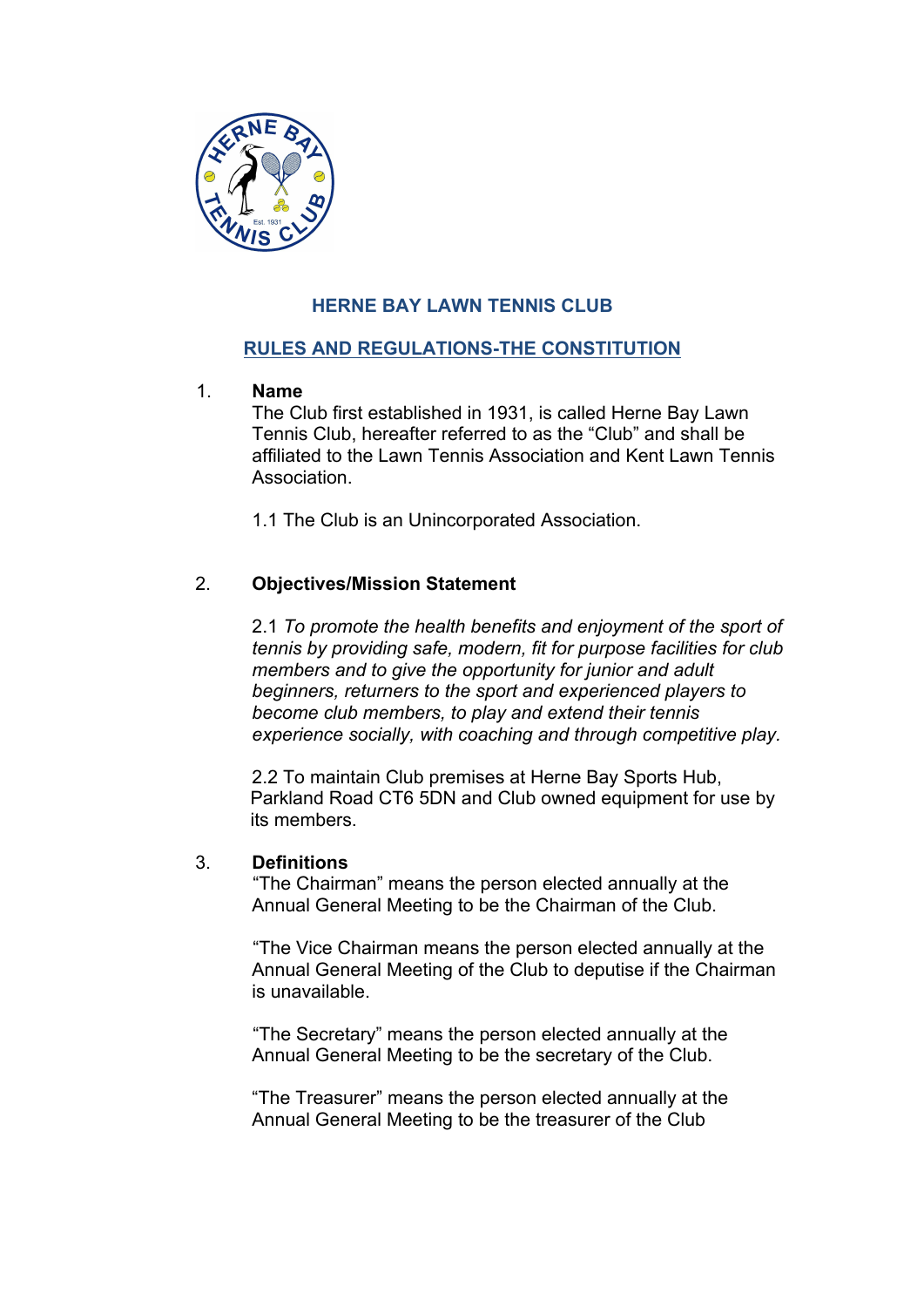" The Club Captain" means the person elected annually at the Annual General Meeting who is responsible for organising the match program and Club tournaments.

"The Safeguarding Officer" means the person elected annually at the Annual General Meeting to be the safeguarding officer of the Club.

"The President" means the person elected annually at the Annual General Meeting to be the president of the Club.

"The Management Committee" means the committee elected to manage the Club.

"The Members" means the members admitted from time to time to membership of the Club.

""Kent LTA or Kent Tennis" means The Kent Lawn Tennis Association. – www.kenttennis.org.uk

"The LTA" means The Lawn Tennis Association (the governing body of lawn tennis within Great Britain, the Channel Islands and the Isle of Man) of National Tennis Centre, 100 Priory Lane, Roehampton, London. SW15 5SQ- www.lta.org.uk

"The LTA Rules" means the rules and regulations and disciplinary code in force by The LTA from time to time.

"The County Rules" means the rules and Constitution of Kent LTA in force from time to time.

"ClubSpark" means the online club management platform, provided free to LTA Registered Venues and Accredited Coaches.

" The Hub" means Herne Bay Sports Hub.

#### 4. **Membership**

4.1 Membership of the Club shall be open to any person, regardless of sex, age, disability, ethnicity, nationality, sexual orientation, religion or other beliefs on completion of the membership application process through the Club's ClubSpark account, including payment of the relevant subscription as determined by the Management Committee and completing the Club's GDPR requirement that they may be contacted from time to time.

4.2 Each Member agrees as a condition of membership: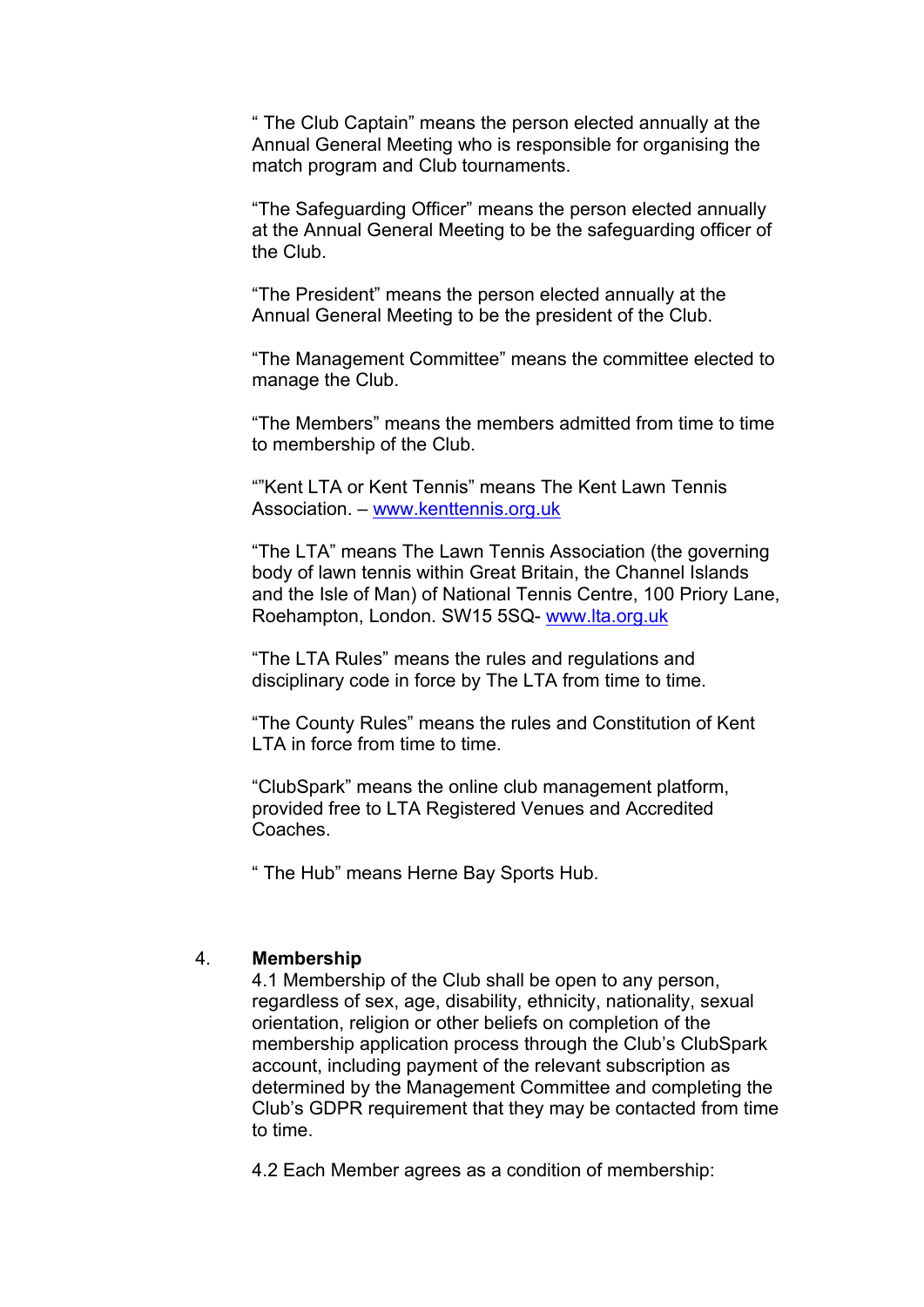a) To be bound by and subject to the rules of the Club b) To be bound by and subject to the LTA and Kent LTA rules insofar as the same are relevant to the activities of the Club. c) To be contacted by the Club via email or post.

4.3 The Management Committee may terminate permanently the membership of any person who has been in breach of the Rules of the Club, the LTA rules or Kent LTA Rules.

4.4 There shall be the following classes of Members for the Club, described and kept current on the Clubs official website: www.hernebaytennis.co.uk

Full Member Off Peak Member Young Adult Member Junior Member (under 18 years of age) Over 80 Member (Over 80 years of age) Light Member Out of County Member

4.5 Only Adult Members (over 18 years of age) shall be entitled to receive notice of, attend and vote at General Meetings.

#### 5. **The Management Committee**

A Committee consisting of the following officers shall manage the Club:

The Chairman The Vice Chairman The Secretary The Treasurer The Club Captain

The President (Non executive honorary role)

In addition no more than six (but not less than one) other Members elected annually at the Annual General Meeting one of whom must be one of the two Trustees to The Hub (and must be a Member of the Club).

5.1 The Safeguarding Officer may not be elected to the Committee, to avoid a conflict of interest, but may be required by the Committee or may ask to attend Management Committee Meetings from time to time.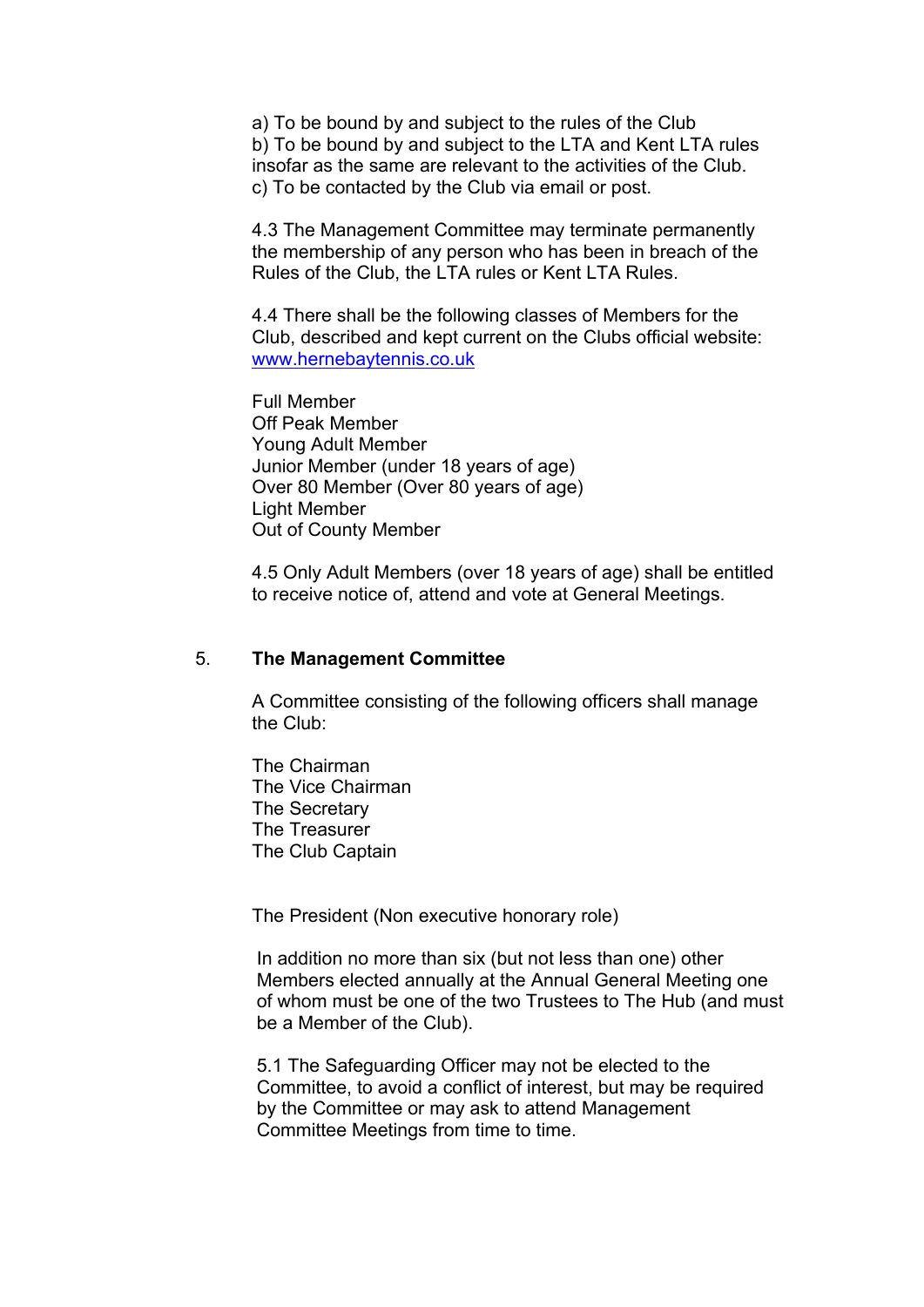5.2 Any person with a financial interest in the club may not be elected to but may be invited or may ask to attend the Management Committee Meetings from time to time in a nonexecutive capacity.

5.3 The Management Committee shall be elected at the Annual General Meeting each year, and subject to termination of office by resignation, removal or otherwise, the Members shall remain in office until they are re-elected or their successors are elected (as the case may be) at the Annual General Meeting following their re-election or election (as the case may be).

5.4 Management Committee Meetings shall be held as often as the Management Committee thinks fit and not less than six meetings each year.

5.5 Any Management Committee Member may call a Management Committee meeting by giving not less than 5 working days notice of the meeting (or such lesser notice as all the Management Committee members may agree) to the Management Committee Members.

5.6 Decisions of the Management Committee shall be made by a simple majority and in the event of equality of votes the Chairman or in his/her absence the Vice Chairman, shall have a casting or additional vote.

5.7 The quorum for the transaction of business at a Management Committee meeting shall be 50% of the Management Committee appointed at the time of the meeting.

5.8 The Management Committee may from time to time appoint from among its number or the Members of the Club such subcommittees as it considers necessary and may delegate to them such powers and duties of the Management Committee as the Management Committee may determine. All sub-committees shall periodically report their proceedings to the Management Committee and shall conduct their business in accordance with the directions of the Management Committee.

5.9 The Club agrees that each Member of the Management Committee will as a condition of election attend Management Committee Meetings either in person or remotely with exemption at the Committee's discretion, and be bound by and subject to the LTA and Kent LTA Rules.

5.10 The Club agrees that all visitors to the Club for the purpose of playing tennis shall so far as is reasonably practicable be required to accept and be bound by the LTA and Kent LTA Rules.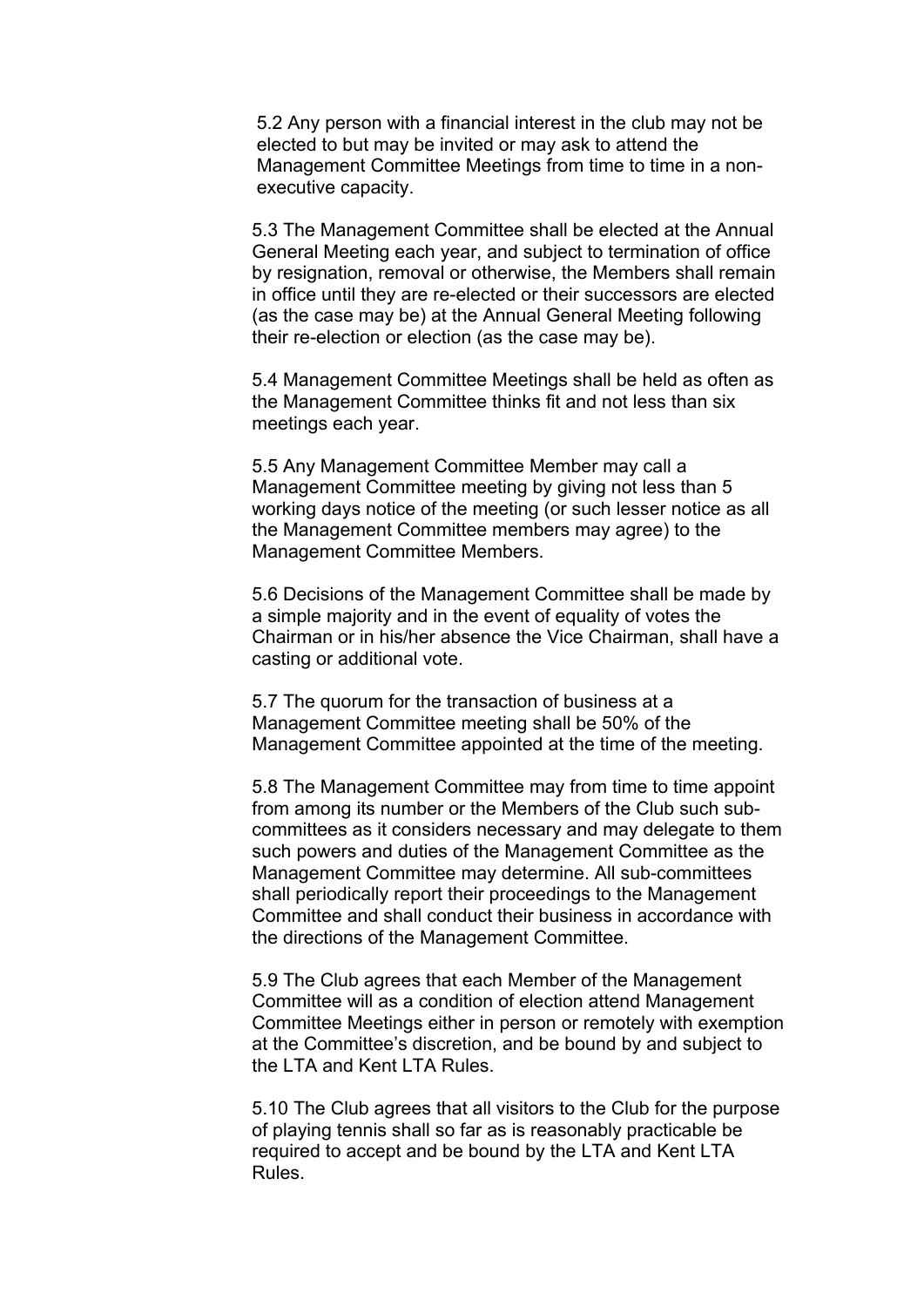5.11 The Club agrees that all coaches and assistant coaches are accredited by the LTA and are bound by the LTA and Kent LTA rules and that only such accredited coaches may carry out coaching activities at the Club.

## 6. **Annual General Meeting (AGM)**

6.1 The Annual General Meeting of the Club shall be held no later than the end of November each year to transact the following business:

- a) To receive the Chairman's report of the activities of the Club for the previous year.
- b) To receive the accounts of the Club for the previous year and the Treasurer's report as to the financial position of the Club.
- c) To elect the Officers and other Members of the Management Committee.
- d) To elect two Club Members to The Hub Board of Trustees one of whom shall be a member of the Management Committee of the Club.
- e) To elect the Safeguarding Officer who must be a member of the Club.
- f) To decide on any resolution which may be duly submitted in accordance with rule 6.2 below.
- g) To deal with any other matters which the Management Committee desires to bring before the membership.
- h) To deal with any matters that the membership desires to bring before the Management Committee

6.2 Notice of any resolution proposed to be moved at the AGM shall be given in writing to the members not less than 14 days before the meeting.

6.3 No period greater than 15months shall elapse between one AGM and the next.

### 7. **Extraordinary General Meetings (EGM)**

7.1 An Extraordinary General Meeting may be called at any time by the Management Committee or within 21 days of receipt by the Chairman of a requisition in writing or by personal email, signed by not less than 25% of the Membership stating the purposes for which the EGM is required and the resolutions proposed.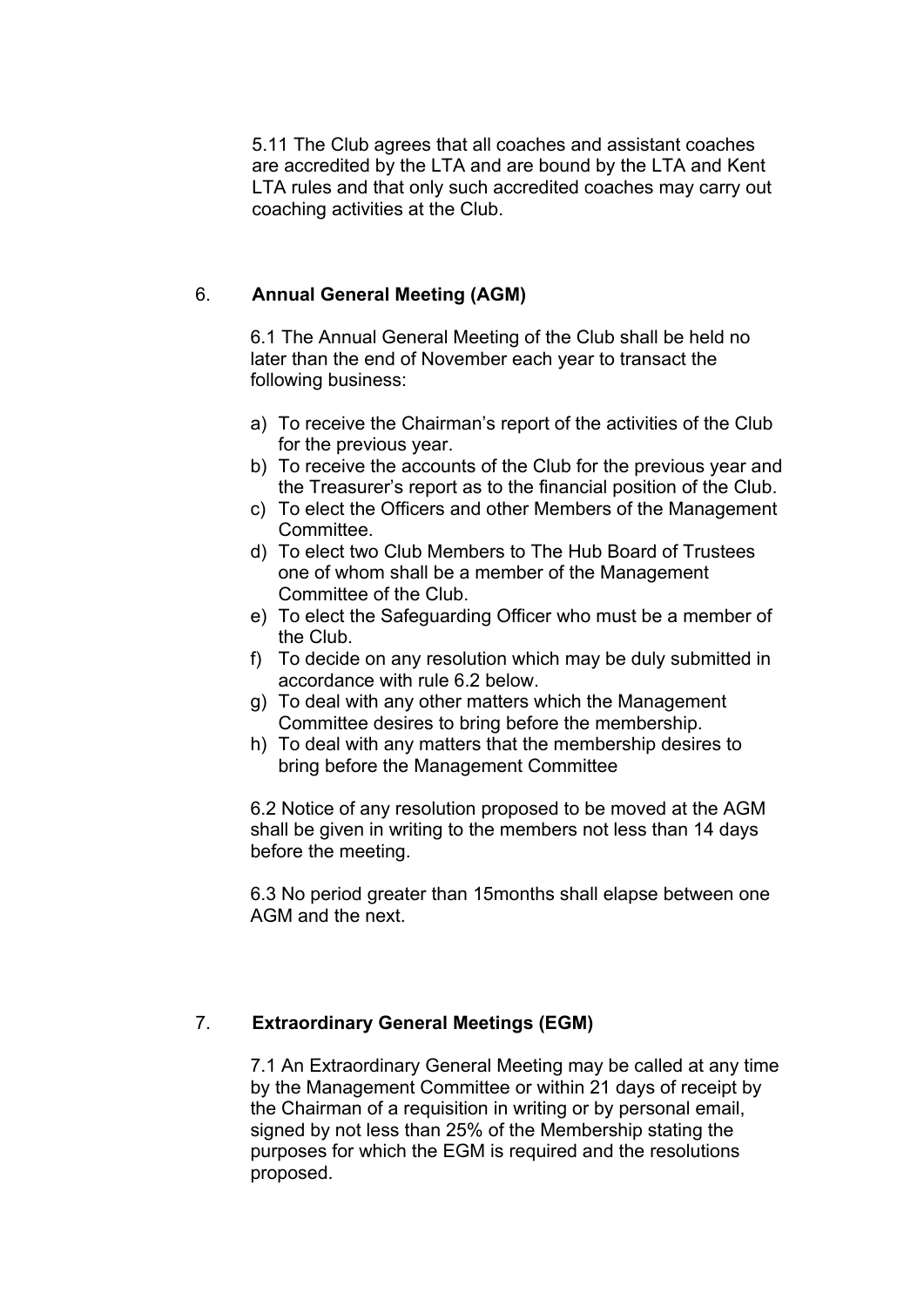7.2 The Secretary shall send to each Member a notice of the date of the EGM together with the resolutions to be proposed, at least 14 days before the meeting.

7.3 Each Member present shall have one vote and resolutions shall be passed by a simple majority of those Members present and voting. In the event of an equality of votes the Chairman or in his/her absence the Vice Chairman of the meeting shall have a casting or additional vote.

#### 8. **Procedures at the Annual and Extraordinary General meetings**

8.1 The Secretary shall send to each Member by email or post to his/her last known address, written notice of the date, time and place of the General Meeting together with the resolutions to be proposed at least 21days before the Meeting. The accidental failure to give notice to any person entitled to notice, or the accidental omission of any such details in any notice, shall not invalidate the proceedings at the Meeting.

8.2 The quorum for the Annual and Extraordinary General Meetings shall be 15 Members or one tenth of the Membership of the Club (whichever is the greater number).

8.3 The Chairman or in his/her absence the Vice Chairman shall preside at all meetings of the Club but if he/she is not present within 15 minutes after the time appointed for the meeting or has signified his/her inability to be present at the meeting, the Members present may choose one of the other Management Committee Members present to preside and if no other Management Committee Members is present or willing to preside the Members present may choose one of their number to be Chairman of the meeting.

8.4 If the persons attending an Annual or Extraordinary General Meeting do not constitute a quorum within half an hour of the time at which the Meeting was due to start, or if during a meeting, a quorum ceases to be present, the Chairman of the meeting must adjourn it. When adjourning an Annual or Extraordinary General Meeting the Chairman of the meeting must specify the time and place to which it is adjourned or state that it is to continue at a time and place to be fixed by the Management Committee Members. The Chairman must have regard to any directions as to the time and place of any adjournment, which have been given by the Meeting. If the continuation of an adjourned Annual or Extraordinary General Meeting is to take place more than 14 days after it was adjourned, the Club must give at least 7 days' notice to the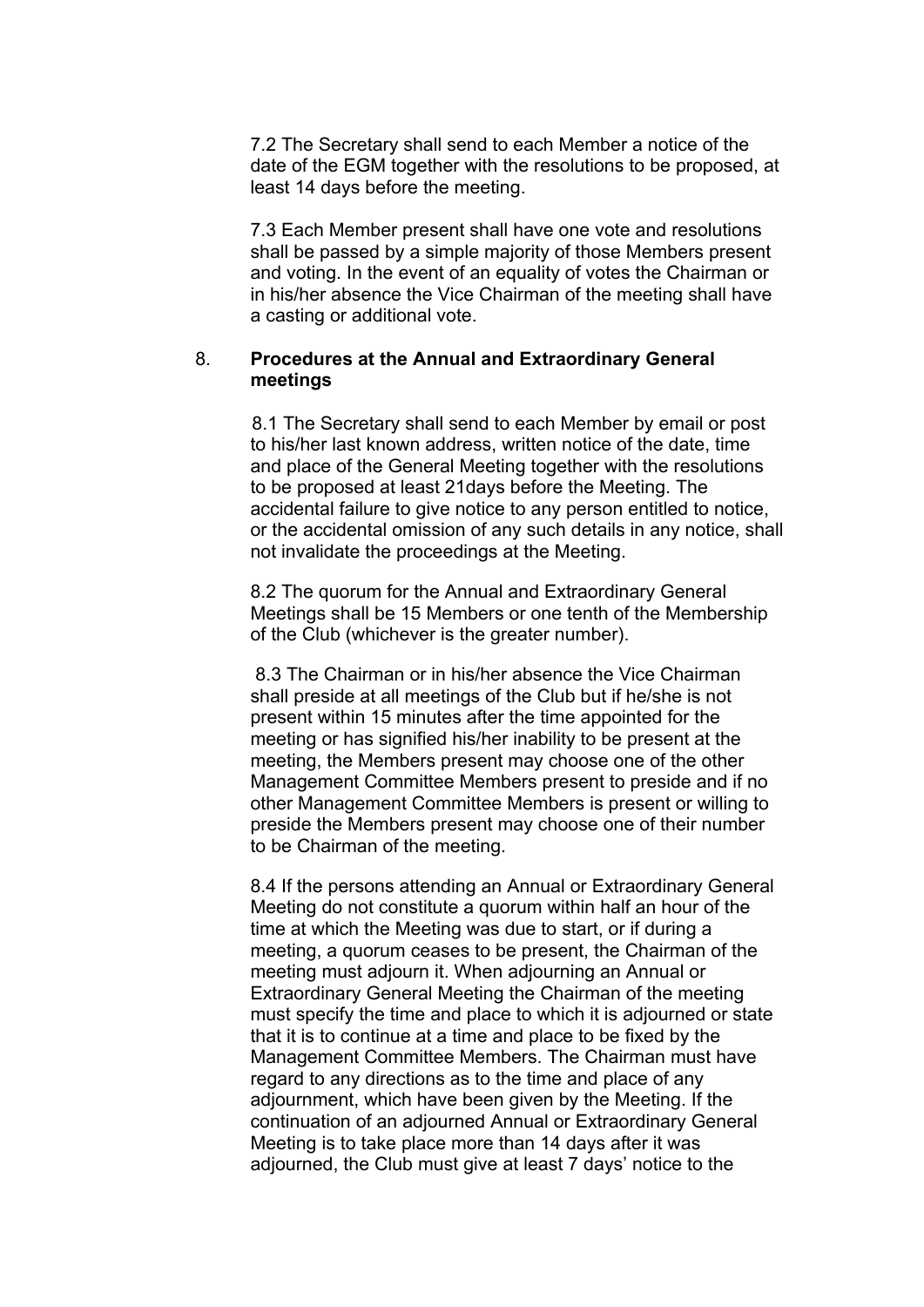persons to whom notice of the Club's meeting is required. No business can be transacted at adjourned Annual or Extraordinary General Meetings that could not properly have been transacted at the Meeting if the adjournment had not taken place.

8.5 The Management Committee Members may attend and speak at Annual or Extraordinary General Meetings. The Chairman of the Meeting may permit other persons who are not Members to attend and speak at a Meeting.

8.6 A Management Committee Member, usually the Secretary, shall take minutes at Annual and Extraordinary General Meetings.

#### 9. **Finances**

9.1 The income and property of the Club from wherever derived shall be applied solely in promoting the Club's mission.

9.2 All moneys payable to the Club shall be received by the person authorised by the Management Committee to receive such moneys and shall be deposited in a bank account in the name of the Club. No sum shall be drawn from that account except by cheque or bank transfer signed by that authorised person. Any moneys not required for immediate use may be invested as the Management Committee in its discretion thinks fit.

9.3 The Management Committee shall have power to authorise the payment of remuneration and expenses to any officer, Management Committee Member, or Member of the Club and to any other person or persons for services rendered to the Club. The remuneration of such persons may take any form and may include any arrangements in connection with the payment of an allowance or gratuity, in respect of, that person.

9.4 The Club may pay any reasonable expenses that the Management Committee Members properly incur in connection with their attendance at meetings of the Management Committee or at Annual or other General Meetings of the Club or otherwise in connection with the exercise of their powers and the discharge of their responsibilities in relation to the Club.

9.5 The financial transactions of the Club shall be recorded in such manner as the Management Committee thinks fit by the Treasurer. Full accounts of the financial affairs of the Club shall be prepared each year and audited by the Treasurer.